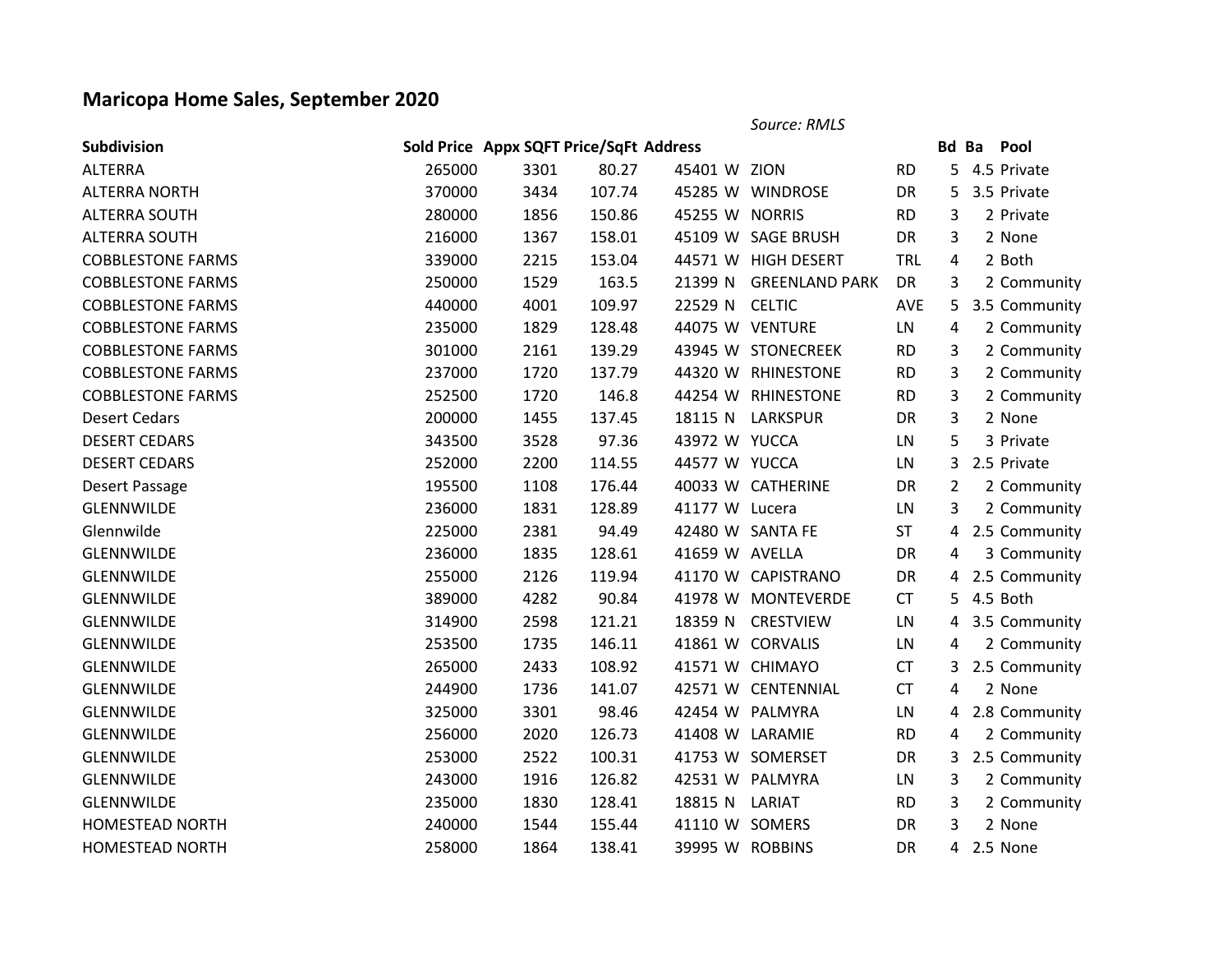| <b>HOMESTEAD NORTH</b>    | 379900 | 2638 | 144.01 | 40907 W PRYOR   |                    | LN         | 4              | 2 Private     |
|---------------------------|--------|------|--------|-----------------|--------------------|------------|----------------|---------------|
| <b>HOMESTEAD NORTH</b>    | 244000 | 2027 | 120.37 |                 | 40385 W THORNBERRY | LN         |                | 4 2.5 None    |
| <b>HOMESTEAD NORTH</b>    | 455000 | 4251 | 107.03 | 40885 W BRANDT  |                    | <b>DR</b>  | 4              | 4 Private     |
| HOMESTEAD NORTH           | 240000 | 1763 | 136.13 | 40391 W NOVAK   |                    | LN         | 4              | 2 None        |
| HOMESTEAD NORTH           | 356000 | 2638 | 134.95 | 40640 W PRYOR   |                    | LN         | 4              | 2 None        |
| HOMESTEAD NORTH           | 242000 | 1508 | 160.47 | 41391 W NOVAK   |                    | LN         | 3              | 2 None        |
| HOMESTEAD NORTH           | 271000 | 2222 | 121.96 | 40880 W COLTIN  |                    | <b>WAY</b> | 4              | 3 None        |
| HOMESTEAD NORTH           | 347000 | 2098 | 165.4  | 20636 N CONLON  |                    | <b>RD</b>  | 3              | 2 None        |
| HOMESTEAD NORTH           | 305000 | 2228 | 136.89 | 19731 N         | <b>BEN</b>         | <b>CT</b>  | 4              | 3 None        |
| LAKES AT RANCHO EL DORADO | 257500 | 1502 | 171.44 | 41559 W ANNE    |                    | LN         | 3              | 2 None        |
| LAKES AT RANCHO EL DORADO | 387500 | 2901 | 133.57 |                 | 40817 W Rio Grande | DR         | 3              | 2.5 Private   |
| LAKES AT RANCHO EL DORADO | 285000 | 2375 | 120    | 41284 W COLBY   |                    | DR         |                | 4 2.5 Private |
| LAKES AT RANCHO EL DORADO | 275000 | 1797 | 153.03 | 41650 W ELM     |                    | DR         | 3              | 2 None        |
| LAKES AT RANCHO EL DORADO | 275000 | 1801 | 152.69 | 41578 W ELM     |                    | DR         | 3              | 2 None        |
| LAKES AT RANCHO EL DORADO | 365000 | 1775 | 205.63 | 41564 W ELM     |                    | DR         | 3              | 2 Private     |
| LAKES RANCHO EL DORADO    | 350000 | 2848 | 122.89 | 40868 W WADE    |                    | DR         | 5              | 2.5 None      |
| <b>MARICOPA MEADOWS</b>   | 237500 | 1853 | 128.17 |                 | 45508 W SHERIDAN   | <b>RD</b>  | 4              | 2 None        |
| <b>MARICOPA MEADOWS</b>   | 284000 | 3005 | 94.51  | 46124 W SKY     |                    | LN         |                | 4 2.5 None    |
| <b>MARICOPA MEADOWS</b>   | 231000 | 1503 | 153.69 | 46002 W HOLLY   |                    | DR         | 3              | 2 None        |
| <b>PROVINCE</b>           | 339900 | 2568 | 132.35 | 20069 N PELICAN |                    | LN         | 4              | 3 Community   |
| <b>PROVINCE</b>           | 276900 | 1766 | 156.79 | 20129 N         | <b>BIG DIPPER</b>  | DR         | $\overline{2}$ | 2 Both        |
| <b>PROVINCE</b>           | 227500 | 1560 | 145.83 |                 | 42336 W NORTH STAR | DR         | $\overline{2}$ | 2 Community   |
| <b>PROVINCE</b>           | 210000 | 1528 | 137.43 |                 | 42297 W NORTH STAR | DR         | $\overline{2}$ | 2 Community   |
| <b>PROVINCE</b>           | 262500 | 1746 | 150.34 | 19765 N SWAN    |                    | <b>CT</b>  | $2^{\circ}$    | 2.5 Community |
| <b>PROVINCE</b>           | 234000 | 1573 | 148.76 | 20176 N         | <b>BIG DIPPER</b>  | DR         | $\overline{2}$ | 2 Community   |
| <b>PROVINCE</b>           | 300000 | 1567 | 191.44 | 20203 N LAGUNA  |                    | <b>WAY</b> | 2              | 2 Community   |
| RANCHO EL DORADO          | 272000 | 2109 | 128.97 |                 | 42575 W CHAMBERS   | DR         |                | 4 2.5 Private |
| RANCHO EL DORADO          | 236500 | 1480 | 159.79 |                 | 41752 W SUNLAND    | DR         | 3              | 2 None        |
| RANCHO EL DORADO          | 331000 | 2557 | 129.44 | 21964 N DIETZ   |                    | DR         | 3              | 2.5 Private   |
| RANCHO EL DORADO          | 242000 | 1740 | 139.08 | 42000 W COLBY   |                    | DR         | 3              | 2 None        |
| RANCHO EL DORADO          | 288000 | 1667 | 172.76 | 42294 W BUNKER  |                    | DR         | 3              | 2 Private     |
| RANCHO EL DORADO          | 325000 | 2855 | 113.83 |                 | 22357 N VANDERVEEN | <b>WAY</b> | 4              | 3 None        |
| RANCHO EL DORADO          | 343500 | 2434 | 141.12 |                 | 43314 W OAKLAND    | <b>CT</b>  | 3              | 2 Private     |
| RANCHO EL DORADO          | 325000 | 1938 | 167.69 |                 | 43411 W COURTNEY   | DR         | 3              | 2 Private     |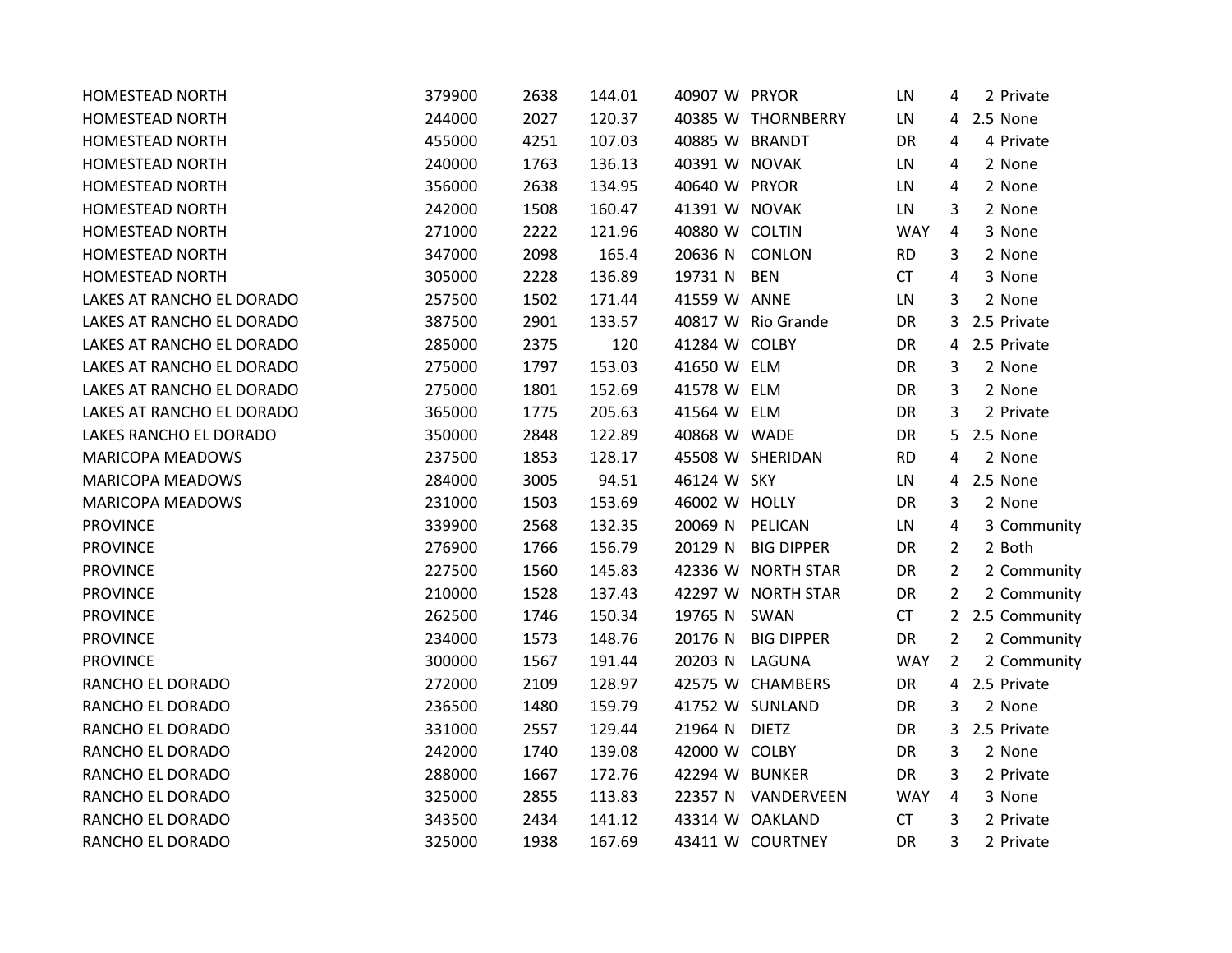| RANCHO EL DORADO          | 320000 | 1724 | 185.61 |                 | 42477 W DESERT FAIRWAYS | DR          | 3              | 2 Private   |
|---------------------------|--------|------|--------|-----------------|-------------------------|-------------|----------------|-------------|
| RANCHO EL DORADO          | 192000 | 1094 | 175.5  |                 | 43848 W BEDFORD         | DR          | 2              | 2 None      |
| RANCHO EL DORADO          | 280000 | 2308 | 121.32 |                 | 42693 W MICHAELS        | DR          | 4              | 2.5 None    |
| RANCHO EL DORADO          | 242000 | 1479 | 163.62 |                 | 42268 W OAKLAND         | DR          | 3              | 2 None      |
| RANCHO EL DORADO          | 360000 | 2899 | 124.18 |                 | 43282 W MICHAELS        | DR          | 4              | 3 Private   |
| RANCHO EL DORADO          | 249900 | 1919 | 130.22 | 41865 W SPARKS  |                         | <b>CT</b>   | 3              | 2 None      |
| RANCHO EL DORADO          | 275000 | 1656 | 166.06 | 22415 N Bishop  |                         | DR          | 4              | 2 None      |
| RANCHO EL DORADO          | 239900 | 1401 | 171.23 | 42456 W BUNKER  |                         | DR          | 3              | 2 None      |
| RANCHO EL DORADO          | 201000 | 1702 | 118.1  |                 | 43610 W BEDFORD         | DR          | 3              | 2 None      |
| <b>SANTA ROSA SPRINGS</b> | 355000 | 2209 | 160.7  | 41745 W ROSA    |                         | DR          | 3              | 3 Private   |
| <b>SANTA ROSA SPRINGS</b> | 195000 | 1293 | 150.81 |                 | 42022 W RAMONA          | <b>ST</b>   | 3              | 2 None      |
| SANTA ROSA SPRINGS        | 255000 | 2136 | 119.38 | 42309 W LUNAR   |                         | <b>ST</b>   | 4              | 3 None      |
| <b>SANTA ROSA SPRINGS</b> | 220000 | 1293 | 170.14 | 17285 N BALA    |                         | DR          | 3              | 2 None      |
| <b>SANTA ROSA SPRINGS</b> | 257000 | 2122 | 121.11 | 41821 W Rosa    |                         | DR          | 4              | 2 None      |
| SANTA ROSA SPRINGS        | 255000 | 1789 | 142.54 | 42332 W BALSA   |                         | DR          | 4              | 2 None      |
| <b>SENITA</b>             | 215000 | 1817 | 118.32 |                 | 18905 N GREENWAY        | DR          | 3              | 2 None      |
| <b>SENITA</b>             | 357000 | 2840 | 125.7  | 19455 N WILSON  |                         | <b>ST</b>   | 5              | 3 Private   |
| <b>SENITA</b>             | 236000 | 2012 | 117.29 | 19367 N GABRIEL |                         | <b>PATH</b> | $\overline{4}$ | 2.5 None    |
| Senita                    | 235000 | 2012 | 116.8  | 19415 N GABRIEL |                         | PATH        |                | 4 2.5 None  |
| <b>SENITA</b>             | 209000 | 1277 | 163.66 |                 | 42965 W MARTIE LYNN     | RD          | 3              | 2 None      |
| <b>SENITA</b>             | 325000 | 3736 | 86.99  |                 | 43243 W MAGNOLIA        | <b>RD</b>   | 5              | 3 Private   |
| <b>SENITA</b>             | 245000 | 2472 | 99.11  | 43270 W JEREMY  |                         | <b>ST</b>   | 4              | 3 None      |
| <b>SENITA</b>             | 370000 | 4158 | 88.99  | 42806 W KRISTAL |                         | LN          | 5              | 3 Private   |
| <b>SMITH FARMS</b>        | 235500 | 1757 | 134.03 | 40112 W TAMARA  |                         | LN          | 3              | 2 Community |
| <b>SMITH FARMS</b>        | 255000 | 1871 | 136.29 | 18480 N DAVIS   |                         | DR          | 3              | 2 None      |
| Smith Farms               | 228000 | 1408 | 161.93 |                 | 40018 W MARY LOU        | DR          | 3              | 2 Community |
| SORRENTO                  | 259990 | 2095 | 124.1  |                 | 36984 W MATTINO         | LN          | 4              | 2.5 None    |
| SORRENTO                  | 227500 | 1555 | 146.3  |                 | 36823 W MADDALONI       | AVE         | 3              | 2 None      |
| SORRENTO                  | 239900 | 1723 | 139.23 | 17903 N NOCERA  |                         | <b>RD</b>   | 4              | 2 None      |
| SORRENTO                  | 289900 | 1930 | 150.2  | 37579 W CAPRI   |                         | <b>AVE</b>  |                | 4 2.5 None  |
| SORRENTO                  | 255000 | 1898 | 134.35 |                 | 37063 W LEONESSA        | AVE         | 3              | 2 None      |
| Sorrento                  | 275000 | 2240 | 122.76 | 17638 N AVELINO |                         | DR          | 4              | 3 None      |
| SORRENTO                  | 230000 | 1769 | 130.02 |                 | 37001 W MATTINO         | LN          | 3              | 2 None      |
| SORRENTO                  | 230000 | 1370 | 167.88 | 17917 N Lettere |                         | <b>CIR</b>  | 3              | 2 None      |